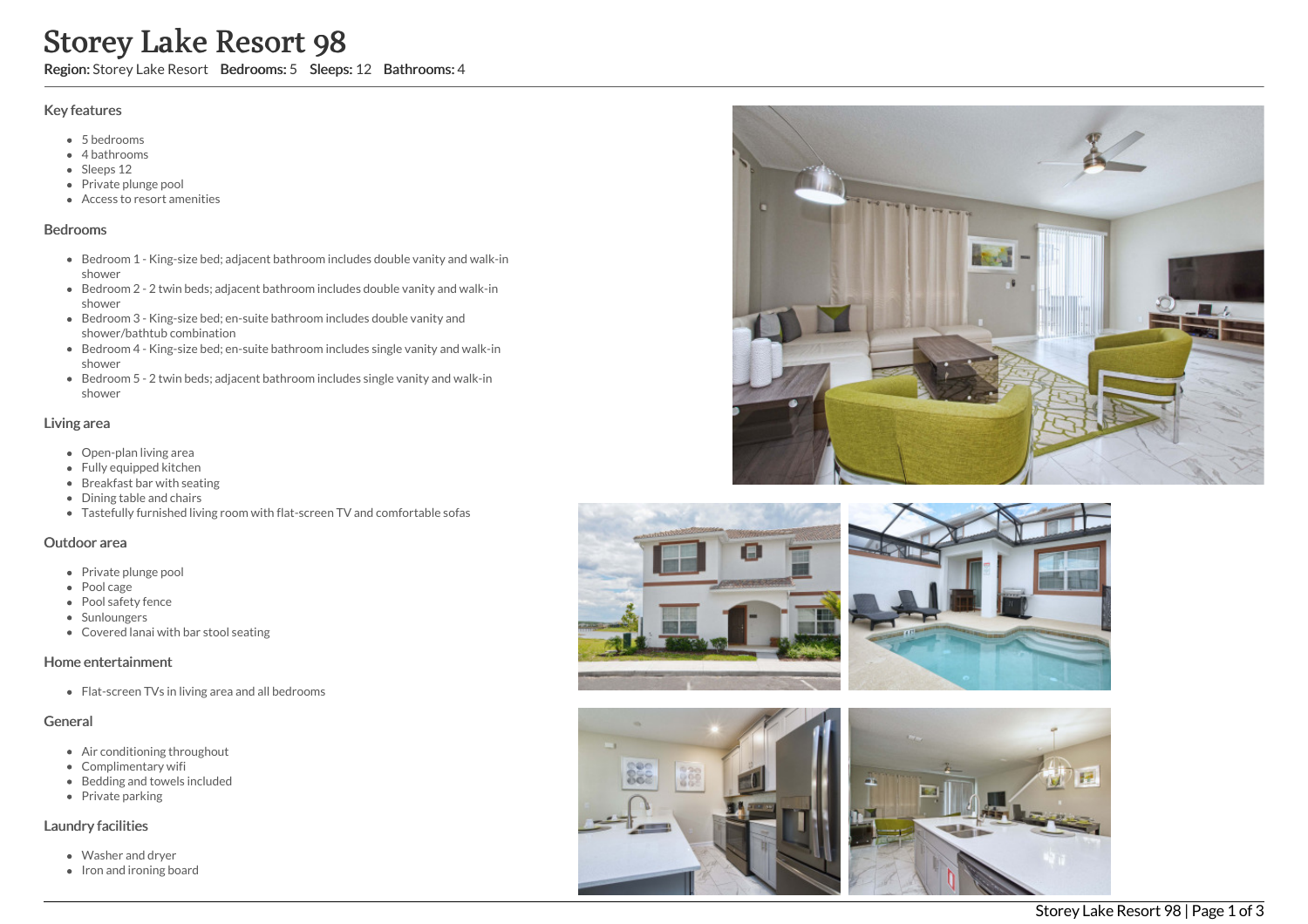# Children's equipment available for hire

- $\bullet$  Crib
- Stroller
- $\bullet$  High chair
- $\bullet$  Pack and play

# Resort facilities

Ideally located right off Osceola Parkway in Kissimmee and with easy access to Orlando $\tilde{A}$ ¢â,¬â, $\tilde{g}$ s major attractions, Storey Lake Resort offers 5 star amenities and lake views. Guests can enjoy full use of the clubhouse along with the communal resort style pool and lazy river. Additional facilities include a 9-hole mini golf course, sand volleyball courts, a fitness center and an internet cafe. Adults can enjoy a drink at the poolside Tiki Bar whilst kids will love the on-site ice cream shop. If you are a fan of watersports, there are kayaks available to use on the lakes. Being just 20 minutes from Orlando International Airport this resort is a fantastic choice for your next vacation.

# Places of interest

- Supermarket 1 mile
- $\bullet$  Shopping mall 2 miles
- Disney World 5 miles
- Seaworld 7 miles
- Universal Studios 10 miles
- Legoland 37 miles
- Airport 17 miles
- Beaches 69 miles